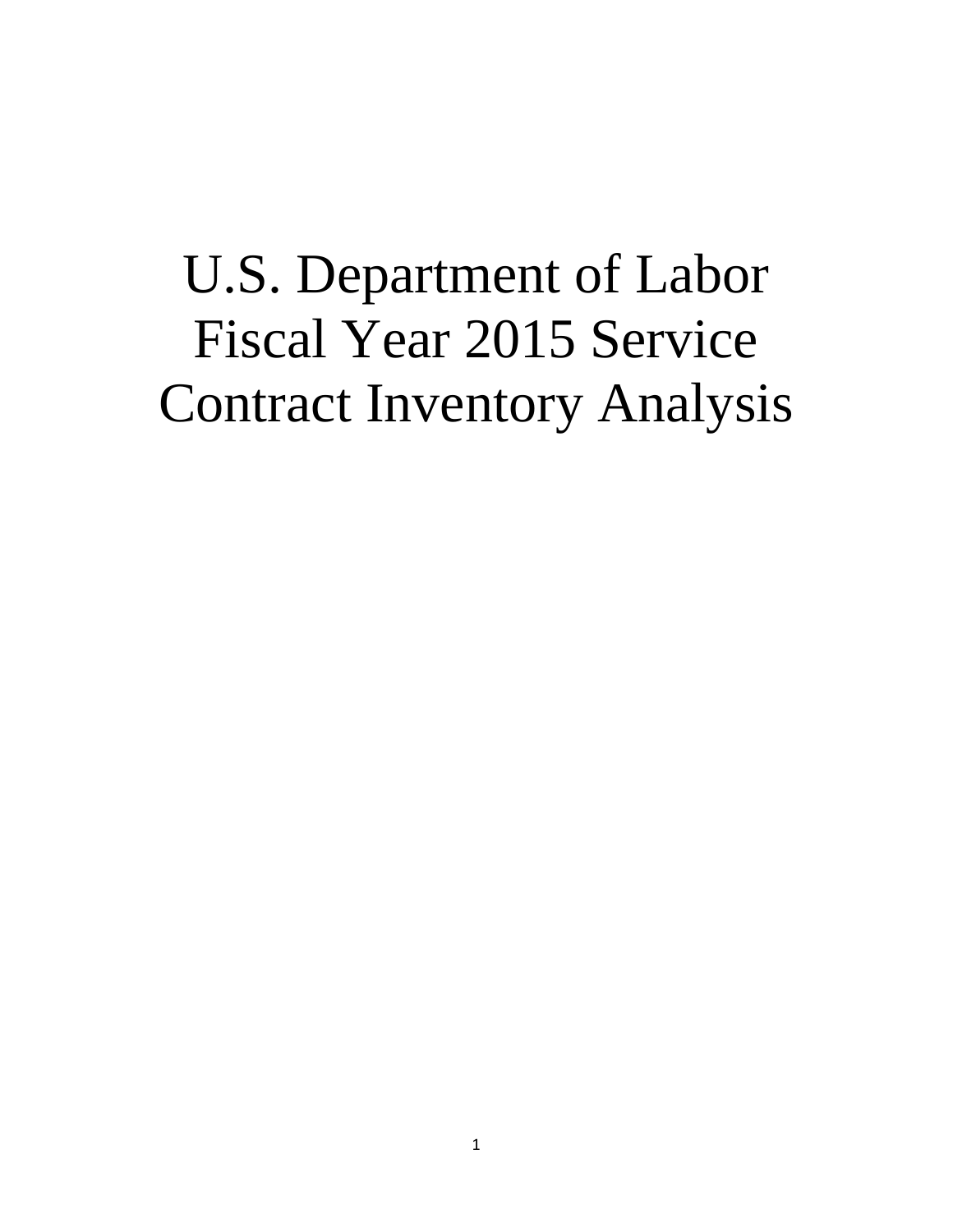# U.S. Department of Labor Fiscal Year 2015 Service Contract Inventory Analysis

#### I. Background

Because the Department of Labor (DOL) understands the administration's need to cut waste and Government wide spending, its commitment and drive is making substantial progress with the ongoing initiative and is prepared to continue these efforts to cut waste and reduce spending while delivering efficient and effective service to its customers and clients.

Pursuant to Division C, Section 743 of the Fiscal Year (FY) 2010 Consolidated Appropriations Act P.L. 111-117, and further guidance from the Office of Management and Budget (OMB) Office of Federal Procurement Policy (OFPP) Memorandum to Chief Acquisition Officers (CAO) and Senior Procurement Executive (SPE), entitled "Service Contract Inventories," dated November 5, 2010, DOL's FY 2015 service contract inventory was submitted to OMB in February 2016 and posted on DOL's website in February 2016 [\(http://www.dol.gov/d](http://www.dol.gov/)ol/aboutdol/). DOL's Senior Officials and the Office of Acquisition Services (OAMS) workgroup assessed the Department's service contract inventory, coordinated their internal analysis and collaborated on various department-wide initiatives, as well as promoting best practices. The results are summarized in this report.

#### II. Purpose

The Department of Labor procures approximately \$1.97B in goods and services in a fiscal year. The Department's various procurement activities procures good and services for varied program areas, i.e. Bureau of Labor Statistics (BLS), Mine Safety and Health Administration (MSHA), Employment and Training Administration (ETA), Office of Job Corps (JC), Occupational Safety and Health Administration (OSHA), Office of Workers' Compensation Programs (OWCP) and Office of the Assistant Secretary for Administration and Management (OASAM), to name a few. In compliance with the FY2010 Consolidated Appropriations Act, DOL completed a thorough analysis of its FY2015 inventory to:

- Better understand how contracted services are being used to support mission and operations;
- Determine whether the contractors skills are being utilized in an appropriate manner; and
- Identify areas for improvement.

#### III. Analysis of FY2015 Service Contract Inventories

The Department understands the administration's initiative to reduce spending and to promote efficiencies across the Government. DOL Senior Officials continue to play a major role in the initiative through frequent, open communication and guidance that promote the initiative. In 2015, DOL Office of Acquisition Management Services (OAMS) workgroup made a deliberate effort to work with various program areas to:

- Identify inefficiencies;
- Promote best practices to achieve savings; and
- Provide efficient and effective service.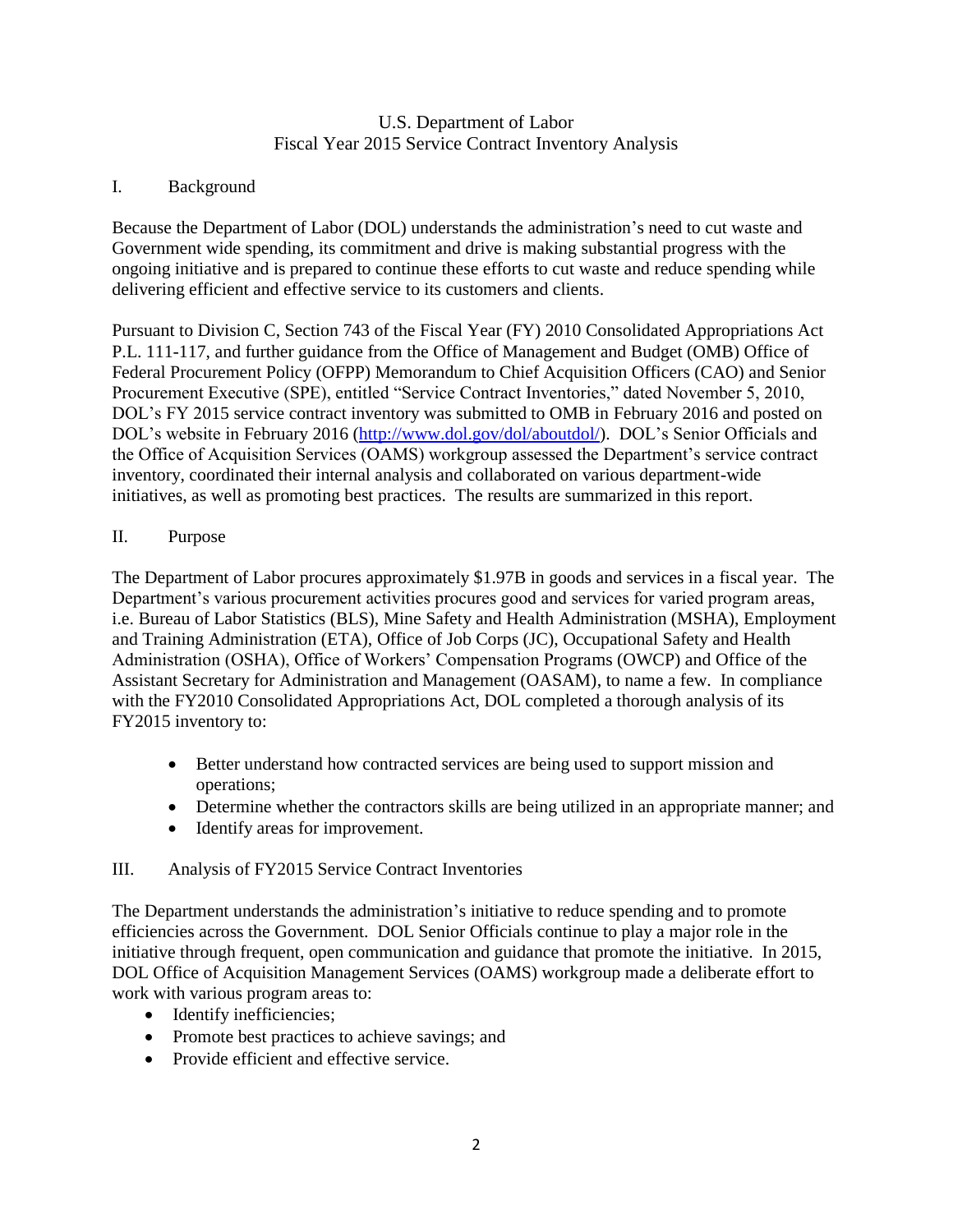#### **Special Interest Functions**

The table below shows the Special Interest Functions studied by the agency and the dollars obligated to those specific Product and Service Codes (PSCs) in FY2015.

The Product Service Codes (PSCs) selected focused on Special Interest Functions in two categories:

- 1. OMB Special Interest Functions based on DOL's top four spending of the PSCs designated by OMB/OFPP as being of high risk; and
- 2. DOL Special Interest Categories DOL identified specific PSCs with high dollar/ high risk awards.

| <b>PSC</b> | <b>Product or Service Description</b>          | FY 15 Spend  | # of Contracts |
|------------|------------------------------------------------|--------------|----------------|
| D302       | <b>ADP SYSTEMS DEVELOPMENT SVCS</b>            | \$6,962,445  | 4              |
|            | D307 AUTOMATED INFO SYSTEM SVCS                | \$558,862    | 5              |
|            |                                                |              |                |
|            | <b>D310 ADP BACKUP &amp; SECURITY SERVICES</b> | $\Omega$     | $\Omega$       |
|            | D314 ADP ACQUISITION SUP SVCS                  | \$1,911,794  | $\overline{7}$ |
| R408       | PROGRAM MANAGEMENT/SUPPORT SERVICES            | \$33,659,585 | 43             |
| R423       | <b>INTELLIGENCE SERVICES</b>                   | \$27,000     | 1              |
| R425       | <b>ENGINEERING AND TECHNICAL SER</b>           | \$260,050    | 2              |
| R497       | <b>PERSONAL SERVICES CONTRACTS</b>             | \$0          | 0              |
| R707       | MGT SVCS/CONTRACT & PROCUREMENT                | \$1,041,312  | $\overline{7}$ |

#### **OMB Special Interest Functions**

#### **DOL's Special Interest Categories**

| <b>PSC</b> | <b>Product or Service Description</b>      | FY 15Spend    |     |
|------------|--------------------------------------------|---------------|-----|
|            | IM1CZ IOPER OF GOVT OTHER EDUCATIONAL BLDG | \$660,708,736 | 250 |
|            | IM139 IOPER OF GOVT OTHER EDUCATION BLDG   | \$368,510,712 | 151 |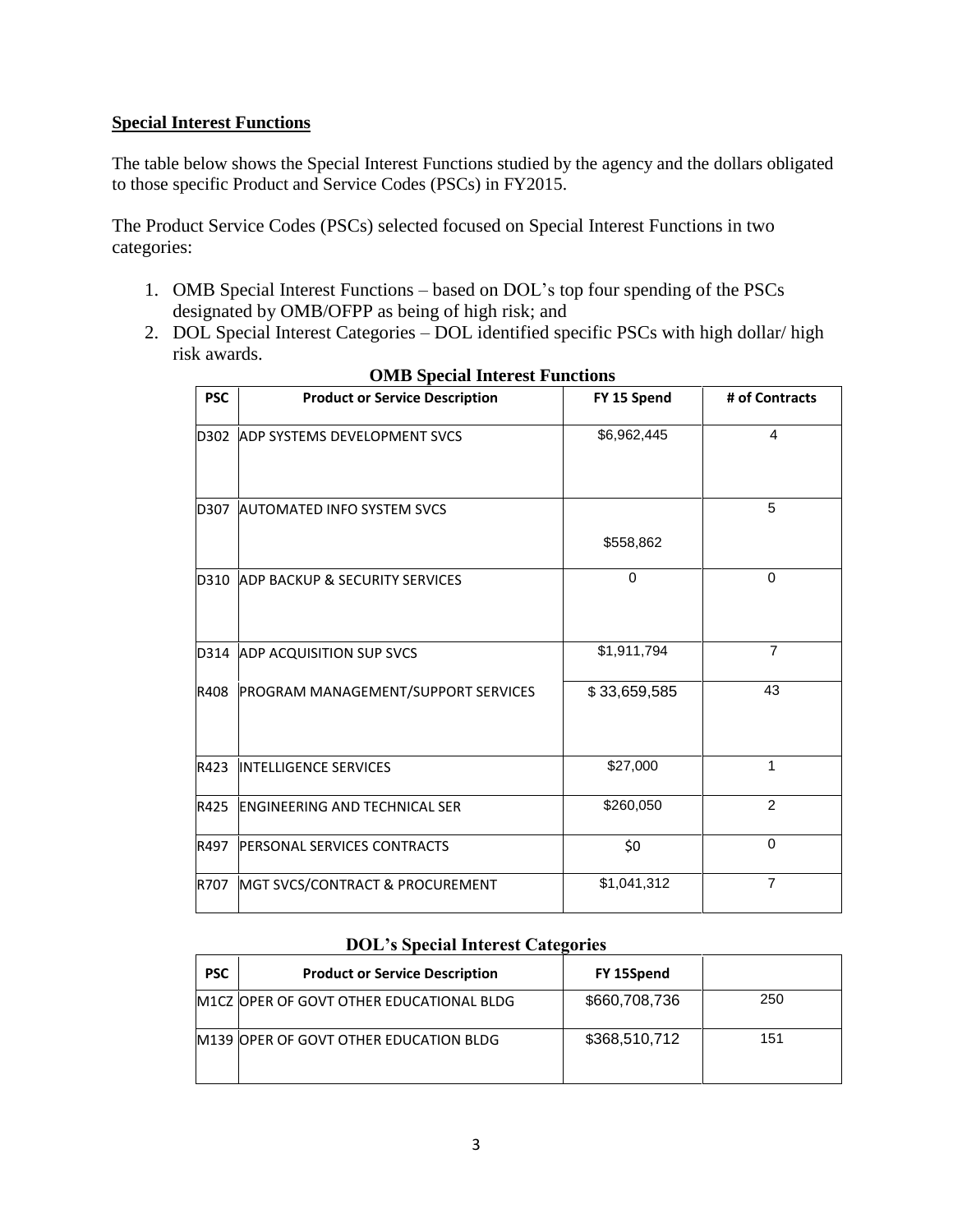| R499 SUPPORT-PROFESSIONAL: OTHER             | \$185,885,710 | 430 |
|----------------------------------------------|---------------|-----|
| U006 EDUCATION/TRAINING-VOCATIONAL/TECHNICAL | \$137,313,898 | 90  |

#### **Methodology**

DOL supported its analysis using the methodology of reviewing previous Government Sourcing Initiatives and several documents including vital OMB memos, OFPP Policy Letter 11-01, and applicable sections of the Federal Acquisition Regulation (FAR). The Office of Acquisition Management Services (OAMS) workgroup based its evaluation upon an examination of awarded actions and reaching out to Contracting Officers Representatives (CORs), Contracting Officers (COs) and Project Managers (PMs). Additionally, interviews were conducted to ensure that contractors were not performing inherently governmental functions and progress was communicated during weekly meetings with the Senior Procurement Executive (SPE), Procurement Executive (PE), Procurement Council and heads of program activities. Since data mining, random sampling and interviews were used to:

- validate that inherently governmental functions are not being performed by contractors;
- assess needs driven by the mission;
- look for opportunities to reduce duplication; and
- identify challenges and opportunities to maximize efficiencies,

DOL was confident that the results produced would benefit the Government and help support the analysis. The findings are below.

# **Findings**

As a result of the analysis conducted, it was determined that DOL had adequate oversight capacity and expertise to monitor its service contracts, as well as decrease redundancies where possible and convert some requirements to less risk contract types. The analysis found that there were ten (10) actions improperly coded as personal services contracts in the FPDS-NG system in FY 2015. After further analysis of these actions, reviews and discussions with the Procurement Council and heads and directors of contracting activities, we identified the need for DOL to provide further policy, guidance and training and place a greater emphasis monitoring and providing adequate service contract oversight.

Even though DOL heads and directors of contracting activities accounted for clear and consistent separation between inherently governmental functions, closely associated and critical functions and DOL is not using contractor employees to perform. DOL continues to give special management attention to functions that are closely associated with inherently governmental functions. As of March 2012, all new contract actions are now being identified in FPDS-NG in reference to contractors performing inherently governmental functions.

Of the awarded actions reviewed:

• No evidence of contractors performing Inherently Governmental Functions;